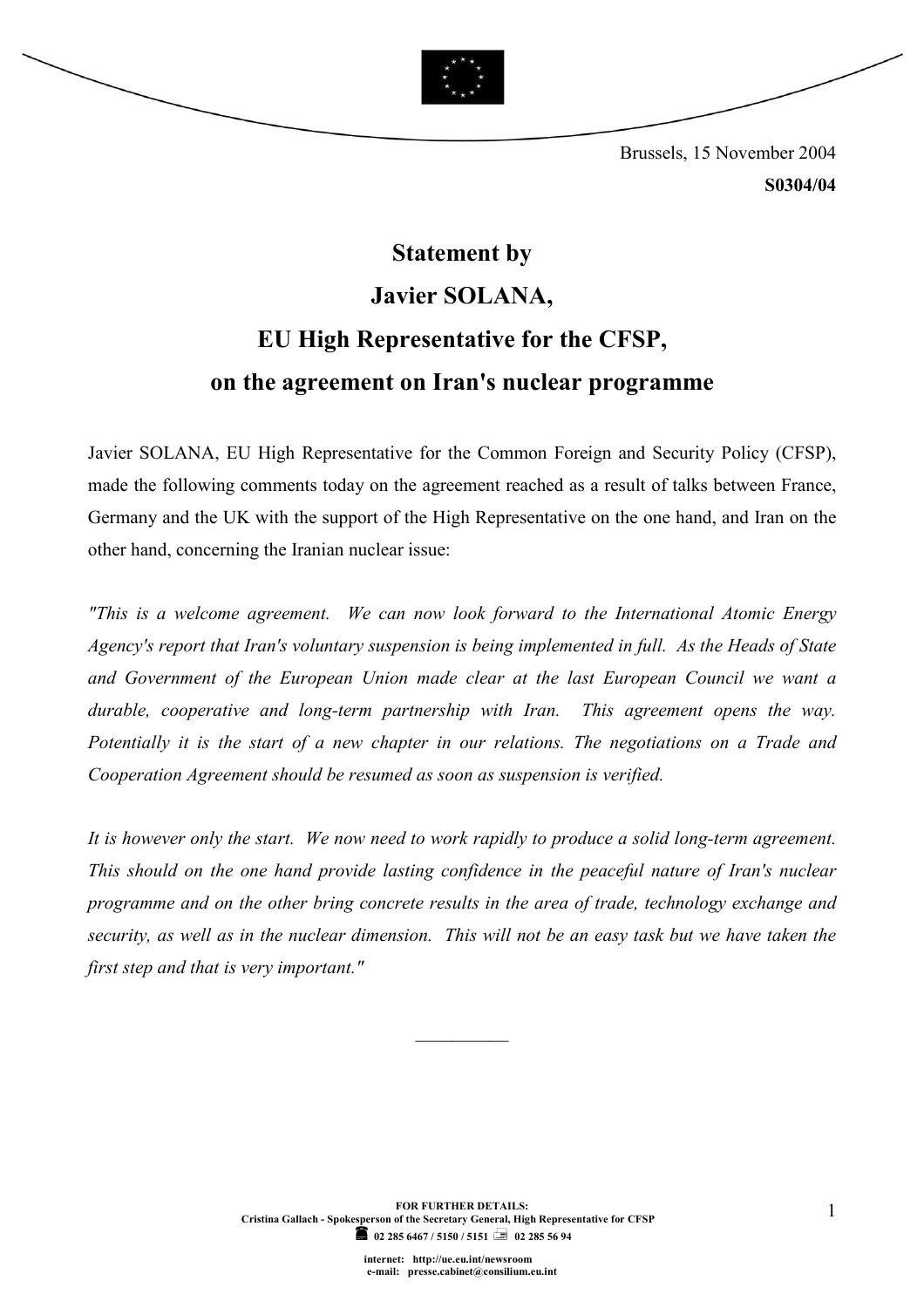## Background on agreement on Iran's nuclear programme

In October 2003, the European Council re-iterated its grave concerns on Iran's nuclear programme and identified the urgent need for Iran to restore international confidence in the peaceful nature of its nuclear programme. The Council also underlined its readiness to explore ways to develop a wider co-operation with Iran.

Since then, efforts were undertaken by several Member States to develop, through collective effort at the IAEA in Vienna and through dialogue with Iran, a diplomatic solution to the Iranian nuclear issue. The Teheran joint Statement of 21 October 2003 was a first step, in which Iran committed itself to suspend enrichment and reprocessing activities.

The European Council, on 5 November 2004, re-iterating the importance it attached to building confidence, called on Iran to implement a sustained suspension of all enrichment related and reprocessing activities, on a voluntary basis. In return, the Council expressed preparedness to further engage with Iran, including through the resumption of the negotiations on a trade and cooperation agreement.

The understanding reached today with Iran were developed in negotiations, at senior officials level, between Iran and several Member States supported by representatives of the EU High Representative, and are based on the following principal axes:

- Iran committed itself to immediately suspend all enrichment-related and reprocessing activities as a confidence-building measure. Iran will/has notify its decision to suspend to the IAEA and will invite the IAEA to verify that the full suspension has been put into effect. The suspension will be sustained as long as negotiations on long-term arrangements will last.

- The European side reconfirms Iran's right to develop nuclear energy for peaceful purposes in accordance with the Non-Proliferation Treaty. The negotiations on a trade and co-operation agreement with Iran will be resumed and the EU will actively support the opening of WTO accession negotiations with Iran, as soon as the IAEA will have confirmed that the full suspension is in place. At the same time, a process of enhanced dialogue between the EU and Iran will be initiated which will cover the areas of technology and co-operation, nuclear issues, and political and security issues.

The overall objective to be reached through the implementation of these understandings is to develop mutually acceptable long-term arrangements concerning the Iranian nuclear programme, and a solid basis for stable and lasting relations between the EU and Iran.

 $\frac{1}{2}$  ,  $\frac{1}{2}$  ,  $\frac{1}{2}$  ,  $\frac{1}{2}$  ,  $\frac{1}{2}$  ,  $\frac{1}{2}$  ,  $\frac{1}{2}$  ,  $\frac{1}{2}$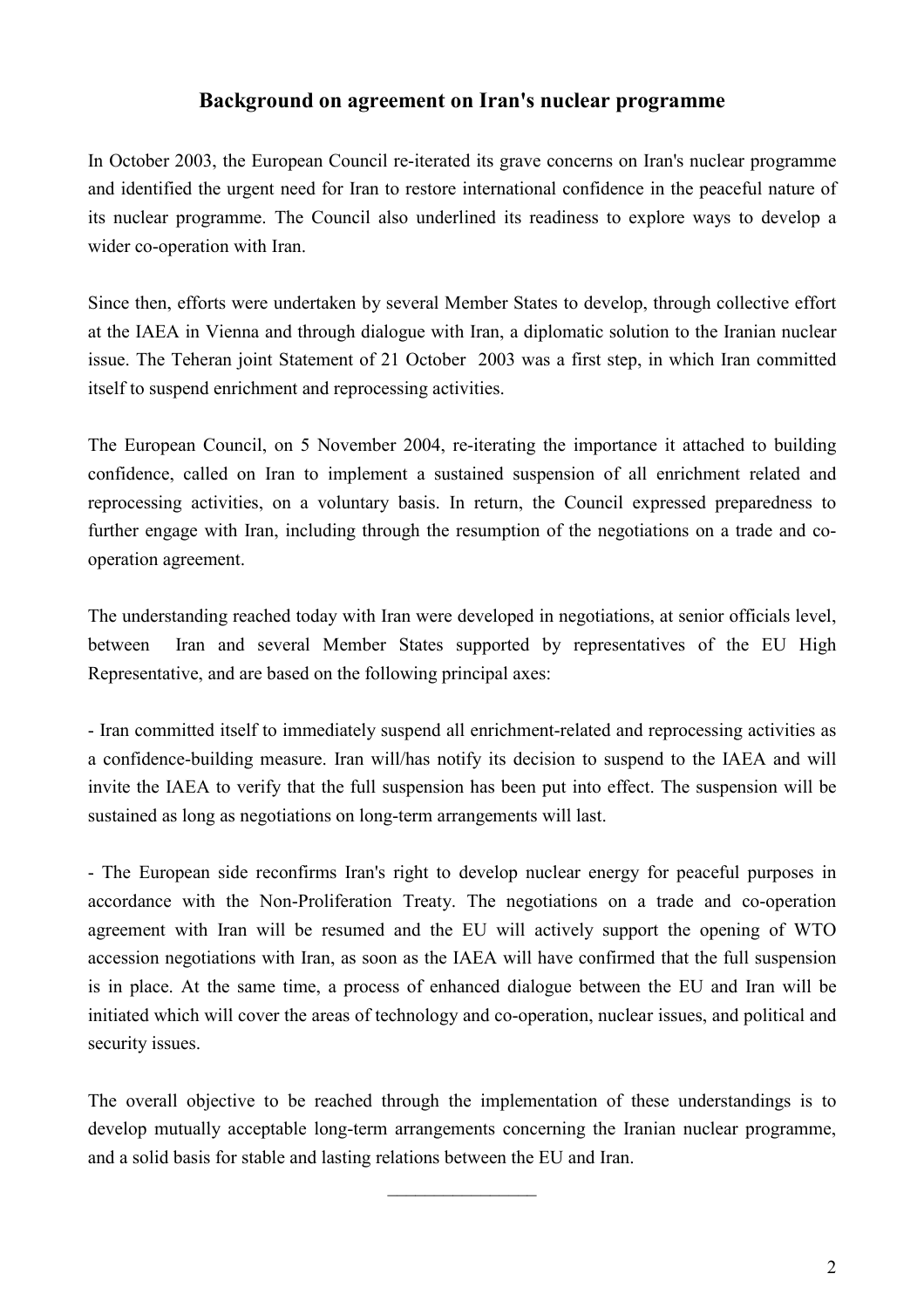## Agreement

The Government of the Islamic Republic of Iran and the Governments of France, Germany and the United Kingdom, with the support of the High Representative of the European Union (E3/EU), reaffirm the commitments in the Tehran Agreed Statement of 21 October 2003 and have decided to move forward, building on that agreement.

The E3/EU and Iran reaffirm their commitment to the NPT.

 The E3/EU recognise Iran's rights under the NPT exercised in conformity with its obligations under the Treaty, without discrimination.

 Iran reaffirms that, in accordance with Article II of the NPT, it does not and will not seek to acquire nuclear weapons. It commits itself to full cooperation and transparency with the IAEA. Iran will continue implementing voluntarily the Additional Protocol pending ratification.

To build further confidence, Iran has decided, on voluntary basis, to continue and extend its suspension to include all enrichment related and reprocessing activities, and specifically: the manufacture and import of gas centrifuges; work to undertake any plutonium separation, or to construct or operate any plutonium separation installation; and all tests or production at any uranium conversion installation. The IAEA will be notified of this suspension and invited to verify and monitor it. The suspension will be implemented in time for the IAEA to confirm before the November Board that it has been put into effect. The suspension will be sustained while negotiations proceed on a mutually acceptable agreement on long-term arrangements.

The E3/EU recognise that this suspension is a voluntary confidence building measure and not a legal obligation.

Sustaining the suspension, while negotiations on a long-term agreement are under way, will be essential for the continuation of the overall process. In the context of this suspension, the E3/EU and Iran have agreed to begin negotiations, with a view to reaching a mutually acceptable agreement on long term arrangements. The agreement will provide